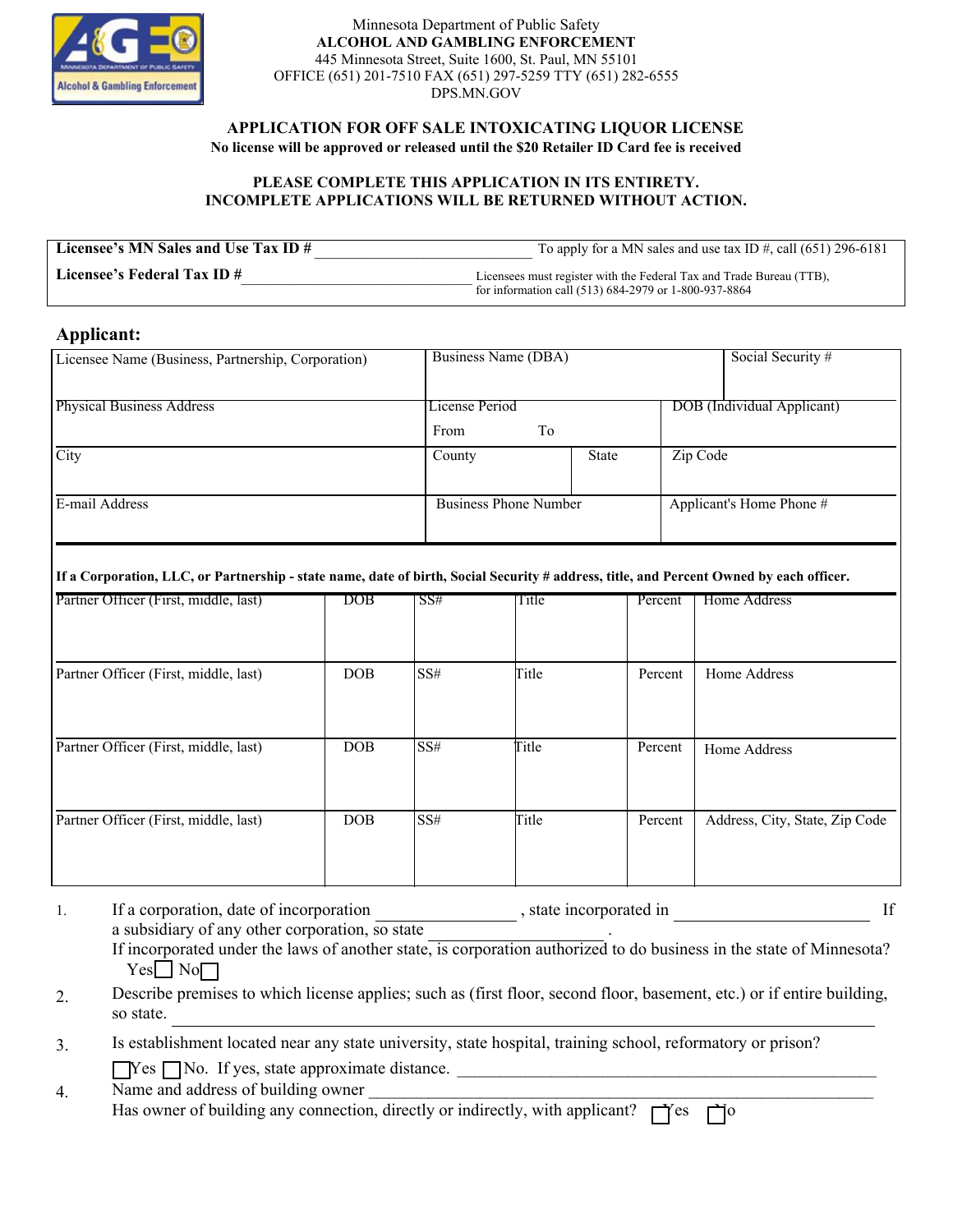- 5. Is/are applicant(s), a member of the governing body of the municipality in which this license is to be issued?  $\Box$  Yes  $\Box$  No If Yes, in what capacity?
- 6. Have applicants any interest whatsoever, directly or indirectly, in any other liquor establishment in the state of Minnesota?  $\Box$  Yes  $\Box$  No If yes, give name and address of establishment.
- 7. Are the premises now occupied or to be occupied by the applicant entirely separate and exclusive from any other business establishment? Yes<sup>No</sup> business establishment?
- 8. State whether applicant has or will be granted, an On Sale Liquor License in conjunction with this Off Sale Liquor License and for the same premises.  $\Box$  Yes  $\Box$  No  $\Box$  Will be granted
- 9. State whether applicant has or will be granted a Sunday On Sale Liquor License in conjunction with the regular On Sale Liquor License. Yes No Will be granted
- 10. If this application is for a County Board Off Sale License, state the distance in miles to the nearest municipality.
- 11. If this license is being issued by a County Board, has a public hearing been held as per MN Statute 340A.405  $sub2(d)$ ?
- 12. If this license is being issued by a County Board, is it located in an organized township? **If so, attach township approval.**

|    | <b>Violations</b>                                                                                                                                                                                          |  |  |  |  |
|----|------------------------------------------------------------------------------------------------------------------------------------------------------------------------------------------------------------|--|--|--|--|
|    | Has applicant(s) had a liquor license revoked in the last 5 years; $\Box$ Yes $\Box$ No If so, give dates and details.                                                                                     |  |  |  |  |
| 2. | Has applicant, partners, officers, or employees ever had any liquor law violations or felony convictions in<br>Minnesota or elsewhere? $Yes \Box No \Box$<br>If yes, give dates, charges and final outcome |  |  |  |  |
| 3. | During the past license year, has a summons been issued under the Liquor Civil Liability Law (Dram Shop) M.S.<br>340A.802. Yes No If yes, attach a copy of the summons.                                    |  |  |  |  |

## **REPORT BY POLICE\SHERIFF'S DEPARTMENT**

 $\_$  , and the set of the set of the set of the set of the set of the set of the set of the set of the set of the set of the set of the set of the set of the set of the set of the set of the set of the set of the set of th

 $\_$  , and the state of the state of the state of the state of the state of the state of the state of the state of the state of the state of the state of the state of the state of the state of the state of the state of the

This is to certify that the applicant and the associates named herein have not been convicted within the past five years for any felonies or municipal ordinances relating to intoxicating liquor except as follows:  $\_$  , and the set of the set of the set of the set of the set of the set of the set of the set of the set of the set of the set of the set of the set of the set of the set of the set of the set of the set of the set of th

Police/Sheriff's Department Title Signature Signature

 $\frac{1}{2}$ 

County Attorney's Signature